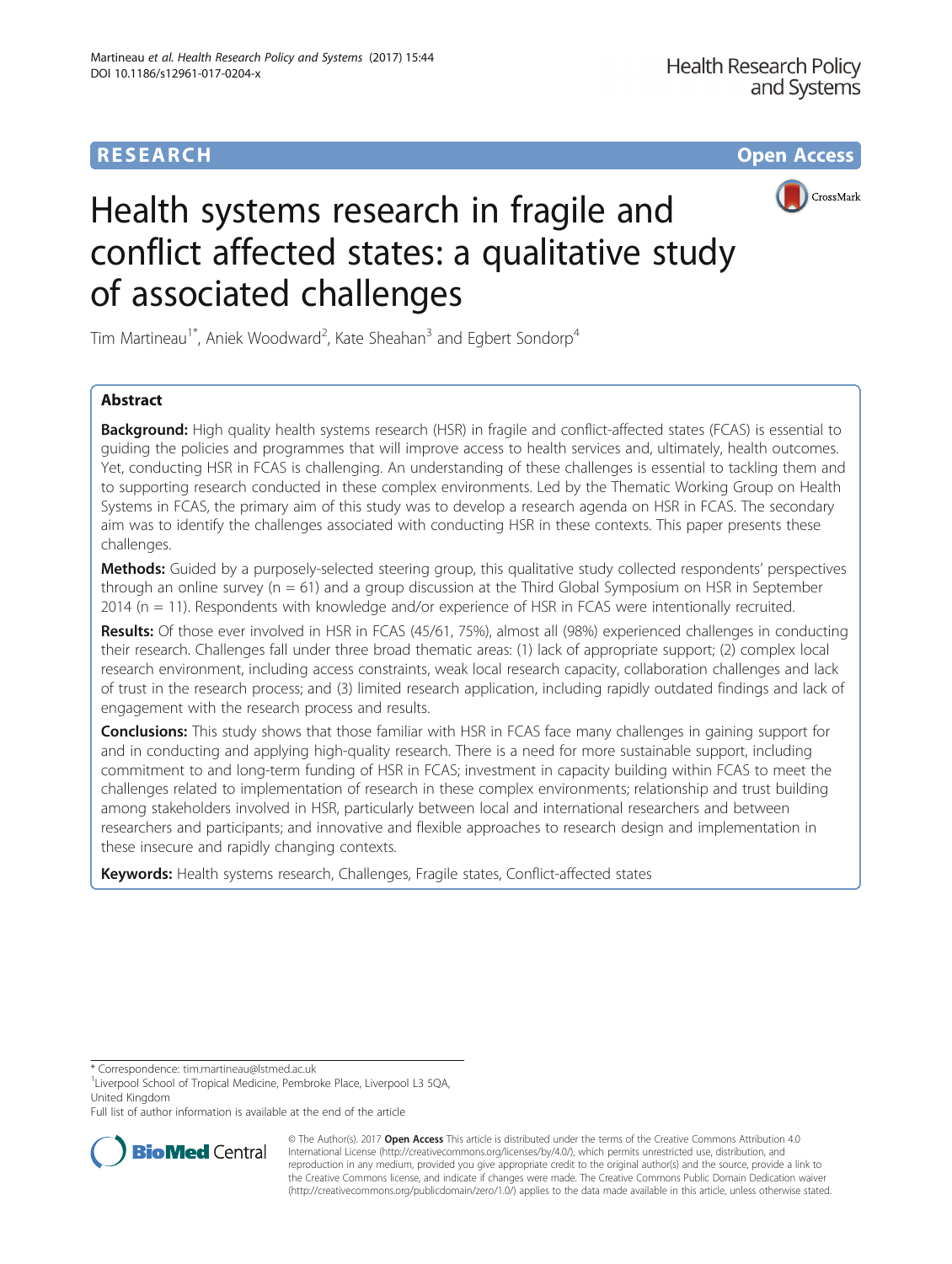# Background

The World Bank estimates that two billion people worldwide reside in countries distressed by fragility, conflict and violence [\[1](#page-9-0)]. Fragile and conflict-affected states (FCAS) lag behind more stable contexts in meeting international health goals [[2, 3](#page-9-0)]. Implementation of well-known health strategies and technologies proves even more difficult in FCAS than in other, equally poor but more stable countries [[4](#page-9-0)]. FCAS typically have limited institutional capacity, often leading to weak health systems. Health systems research (HSR) needs to take this fragility into account in order to contribute to the development of policies and programmes that will improve health outcomes in the short and longer term [\[4](#page-9-0)–[6\]](#page-9-0).

Although definitions and classifications of fragile, conflictaffected, and post-conflict states vary in the literature and among development agencies, broad consensus defines a 'fragile state' as one that fails to maintain rule of law or perform functions essential to meeting the basic needs of its people, including poverty reduction [\[7](#page-10-0)–[9](#page-10-0)]. Further, the extent and experiences of fragility vary greatly within FCAS [[10\]](#page-10-0). Many, but not all, fragile states are affected by or emerging from conflict [\[7](#page-10-0)]. Conflict is both a precursor to and consequence of 'fragility' – a term increasingly used instead of 'fragile states' as it is regarded as less political. Conflictaffected countries often experience prolonged periods of relative stability, during which health system strengthening agendas emerge.

Researchers and donors have found HSR in FCAS to be a growing area of interest [\[11](#page-10-0)–[14](#page-10-0)]. However, this area of research remains underdeveloped, partly because of its intrinsic challenges. While a recent evidence review of research on health interventions in humanitarian crises found a significant increase in papers on health systems from 2010 onwards, the quality of research was reported as "questionable", possibly due to the fact that it is conducted in "insecure and unpredictable environments" [[15](#page-10-0)]. Along the same line, a donor report states that "measuring and managing results in FCAS raises specific practical challenges and some opportunities beyond those normally encountered in more effective states" [[16\]](#page-10-0). In addition, there is some evidence regarding research challenges from papers on conflict and emergency situations, including ethical challenges [\[17](#page-10-0)–[21\]](#page-10-0), access to the field [\[22](#page-10-0)–[24\]](#page-10-0), security [\[20, 24](#page-10-0)], quality of data [[15](#page-10-0), [21, 25\]](#page-10-0), in-country research capacity [[24](#page-10-0)], and terminology issues [\[26, 27](#page-10-0)]. However, these challenges are generally subjective, based on opinions and experiences of these papers' authors, and they are not specific to HSR.

HSR, a complex and long-term endeavour, entails additional challenges. A better understanding of the challenges involved specifically in HSR in FCAS is essential in order to tackle them and to support and promote higher-quality research in such contexts.

This study consulted a broad range of stakeholders on their perceptions and experiences of the challenges involved in HSR in FCAS. Results presented here were part of a broader study undertaken to identify research needs in FCAS [\[13\]](#page-10-0), which was led by the Thematic Working Group on Health Systems in Fragile and Conflict Affected States (from here on called TWG).<sup>1</sup>

# **Methods**

# Study design

This larger study employed a qualitative descriptive approach using five different stages. The first two stages were used to consult on the challenges and are described here. Information on the other stages is published elsewhere in this journal [\[13](#page-10-0)]. Similar techniques have been used in prior research priority setting exercises [\[28](#page-10-0)–[30\]](#page-10-0).

The first stage involved the development of a steering committee  $(n = 30)$  and agreement on the methodological approach. Further details on the selection of the steering committee is found elsewhere [\[13\]](#page-10-0). The objectives of the second stage of this research were to develop an understanding of health systems research needs and challenges associated with conducting HSR in FCAS via an online survey and a face-to-face group discussion during the Third Global Symposium on  $HSR<sup>2</sup>$  in Cape Town on September 30, 2014. The aim was to consult a wide variety of participants with knowledge of and/or direct experience of HSR in FCAS.

#### Online survey

The survey collected basic demographic information. It also elicited personal information such as how the participant heard about the survey, primary work context, experience working in FCAS, and involvement in HSR in FCAS. To facilitate development of the final survey tool, researchers conducted a pilot survey amongst a sub-section of the steering committee of the overall study and then made revisions based on the pilot survey results and participant feedback. Both the pilot and final survey (Additional file [1\)](#page-9-0) were developed and distributed via the Bristol Online Survey tool, which is commonly used by universities in the United Kingdom and ensures participant anonymity.

All contactable people with at least a minimum expertise in health systems in FCAS were eligible to participate in the final survey. The aim was to obtain a sample of approximately 100 people, including a mixture of male and female respondents with a range of experiences (donors, policymakers, academics, international and local implementers) and from a variety of geographical areas (representing different continents and countries, including FCAS).

Researchers recruited respondents through three main channels, namely through (1) the study's steering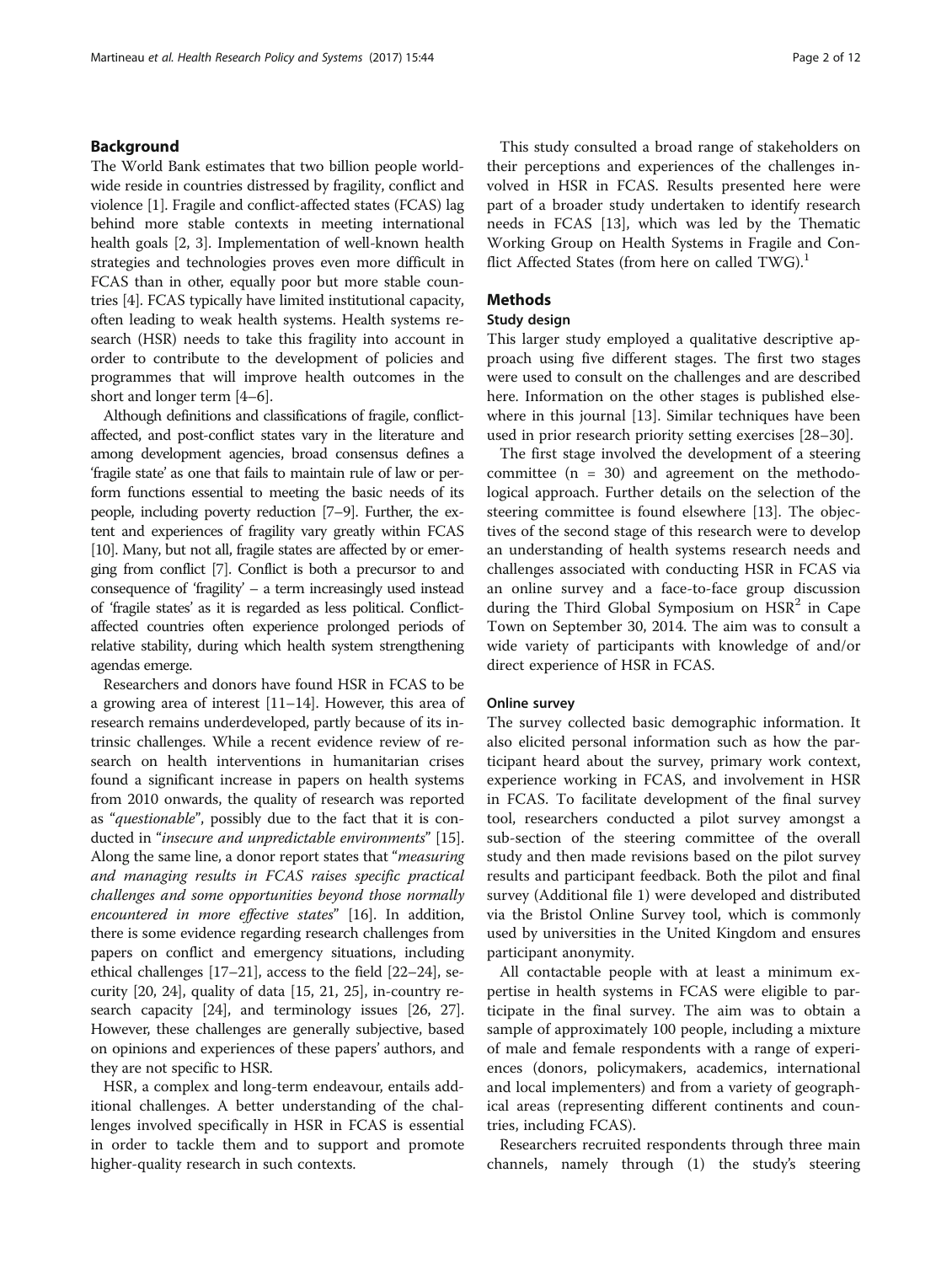committee recommended candidates (n = 177), (2) members of the Health and Fragile States Network<sup>3</sup> (n = 297) and ReBUILD Consortium<sup>4</sup> ( $n = 27$ ) and (3) members of the TWG. The first two groups were asked to participate via an email invitation containing a brief description of the study and a hyperlink to the survey; the third group was invited with a link to the survey through a post on the TWG LinkedIn group<sup>5</sup> page (which had 264 members, although there was likely a large overlap with those emailed). Figure 1 shows a flowchart of the recruitment and data generation process.

The online survey was open for 2 weeks (October 14– 28, 2014) to allow participants to complete it electronically at a private and convenient place. It elicited individual perspectives and did not ask people to respond on behalf of any organisation they work, or have worked, with. The survey, written in English, contained openended questions and took about 10–15 minutes to complete. Researchers sent two reminders during the 2 weeks to encourage participation.

#### Group discussion

At the symposium, the TWG led the group discussion, which formed one component of the project. During this session, a draft landscaping paper that focused on HSR in FCAS was presented. In addition, two research papers published in a special issue of Conflict and Health entitled "Filling the void: Health systems in fragile and conflict affected states" <sup>6</sup> were presented. Panellists and attendees then discussed health system research needs and the challenges of conducting such research in FCAS.

#### Data analysis

One author (AW) transcribed, anonymised and thematically analysed the recorded group discussion. The author also anonymised survey results and analysed quantitative data using Microsoft® Excel® for Mac 2011. Two authors (AW and KS) independently analysed qualitative survey data using thematic analysis with the support of qualitative data analysis software. AW used NVivo for Mac, QSR International Pty Ltd. Version 10, 2014, and KS used ATLAS.ti. version 7.5.11. Each coded the qualitative survey data using inductive descriptive coding [[31](#page-10-0)]. Authors discussed emerging themes via Skype meetings. Both authors identified similar themes, and thus no reconciliation of differences was required.

#### Results

The group discussion at the Health Systems Global conference included observations from four panellists and seven session attendees. Discussants, both female and male, represented different professional backgrounds, including academia, funding, non-governmental organisations (NGOs) and policy groups. Discussants did not specify countries of residence.

Sixty-one of 501 contactable and eligible candidates (12.2% response rate) completed the survey. Most (69%,  $n = 42$ ) heard about the survey via an email invitation: 18% ( $n = 11$ ) via the TWG LinkedIn group and 13% ( $n =$ 8) via another channel such as through a colleague. Overall, 59% of respondents were female and 41% were male, 43% worked in international implementation (e.g. international NGOs), 31% worked in academia (e.g. universities, research institutes), 16% worked in local implementation (e.g. government, local NGO), and 10% worked in funding (e.g. donors).

At the time of the survey, respondents resided in 28 countries, 15 of which were considered by respondents as fragile and/or conflict affected. Most respondents lived in the United Kingdom (12.1%), followed by

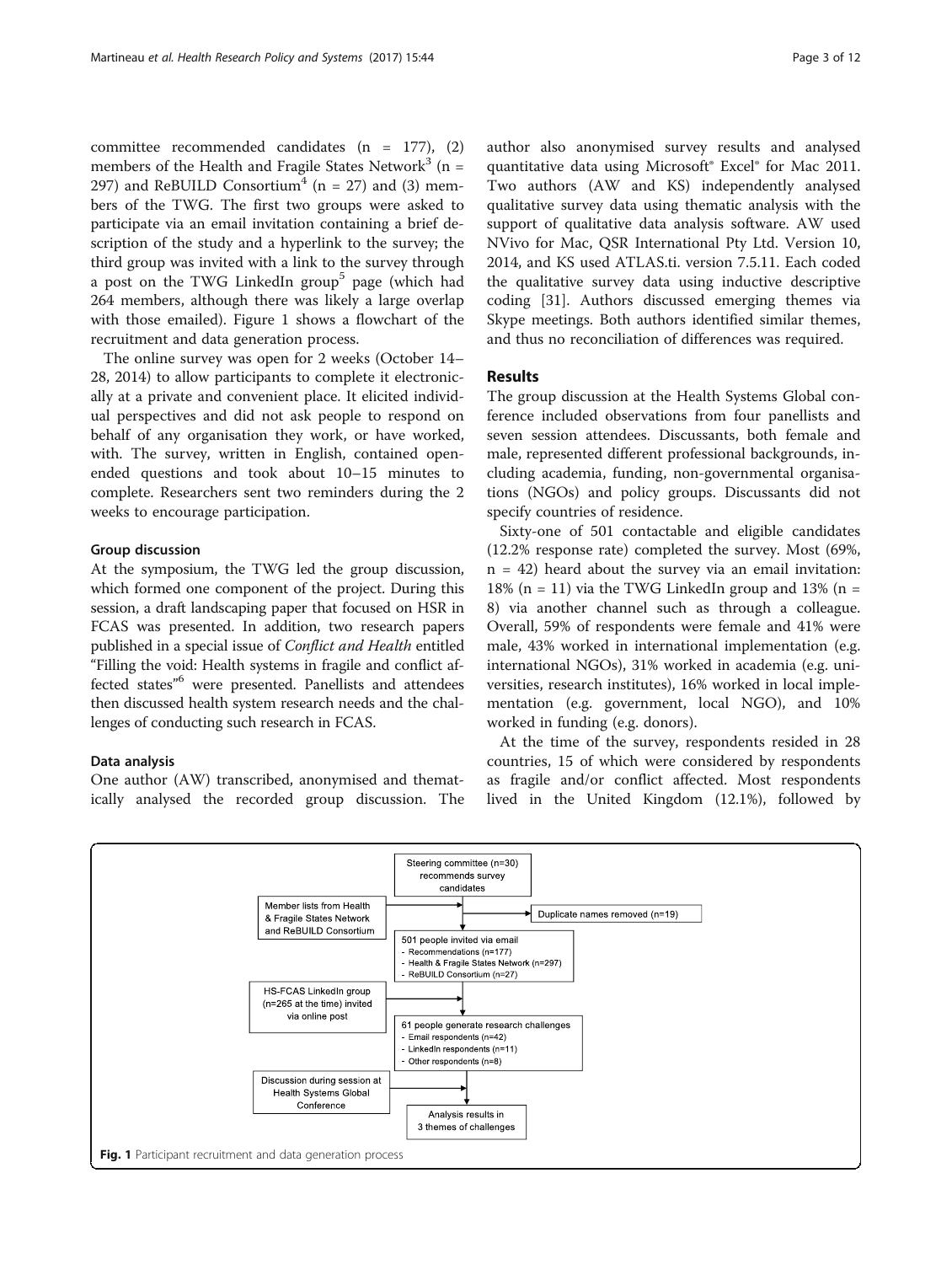Afghanistan (8.6%), Sierra Leone (8.6%) and the United States of America (8.6%). Among those with any experience working directly in fragile and/or conflict-affected states (93%), 8.1% had worked in Afghanistan, 7% in South Sudan, 5.8% in Sierra Leone, and 4.1% in Somalia. Respondents might have worked in more than one of these countries. Together, respondents had experience working in 56 different fragile and/or conflict affected countries. Figure  $2^7$  shows the countries and areas in which respondents had worked. Respondents could list up to five countries. Those who had worked in more than five countries were encouraged to list those in which they had the most experience.

Most survey respondents (92%) felt that the contexts of FCAS are different from the contexts in states not considered fragile or conflict affected. Of those ever involved in HSR in fragile and/or conflict-affected states (45/61, 75%), almost all (98%) experienced challenges in gaining support for, conducting or applying their research.

The identified challenges fell under three broad thematic areas, namely (1) lack of appropriate support, specifically lack of long-term support and commitment, (2) complex local research environment, including access constraints, weak local research capacity, collaboration challenges, and lack of trust in the research process, and (3) limited research application, including rapidly outdated findings and lack of engagement with the research process and results. Figure [3](#page-4-0) provides an overview of these challenges as they commonly occur within the research process.

## Lack of appropriate support

Survey and discussion participants articulate a lack of organisational commitment to and support for HSR in FCAS.

First, HSR in FCAS is often regarded as a low priority. One survey respondent working in the academic sector in the United Kingdom noted that it is difficult "to convince key stakeholders of the importance of doing health systems research" in FCAS, particularly in post-conflict situations. Numerous respondents echoed this limited interest of key stakeholders such as national governments, international donors and academic institutions.

Second, it is challenging to secure appropriate funding for this area of research. A respondent working in international implementation in the Ukraine stated that "short funding cycles do not allow for much meaningful research" and that such short funding cycles make it difficult to discern whether research application has a sustainable impact on the health system. Similarly, discussants at the Cape Town Conference highlighted a lack of funds for comprehensive and longitudinal research in conflict-affected environments. Without longterm support and commitment, it is difficult to conduct meaningful HSR in FCAS. A respondent working in academia and in the funding sector in Iraq confirmed, "There are no proper resources, continuity, or commitment to maintain the research process in an effective and meaningful manner".

Besides limited support and commitment, which are critical to starting and maintaining the research process, the majority of challenges reported relate to the

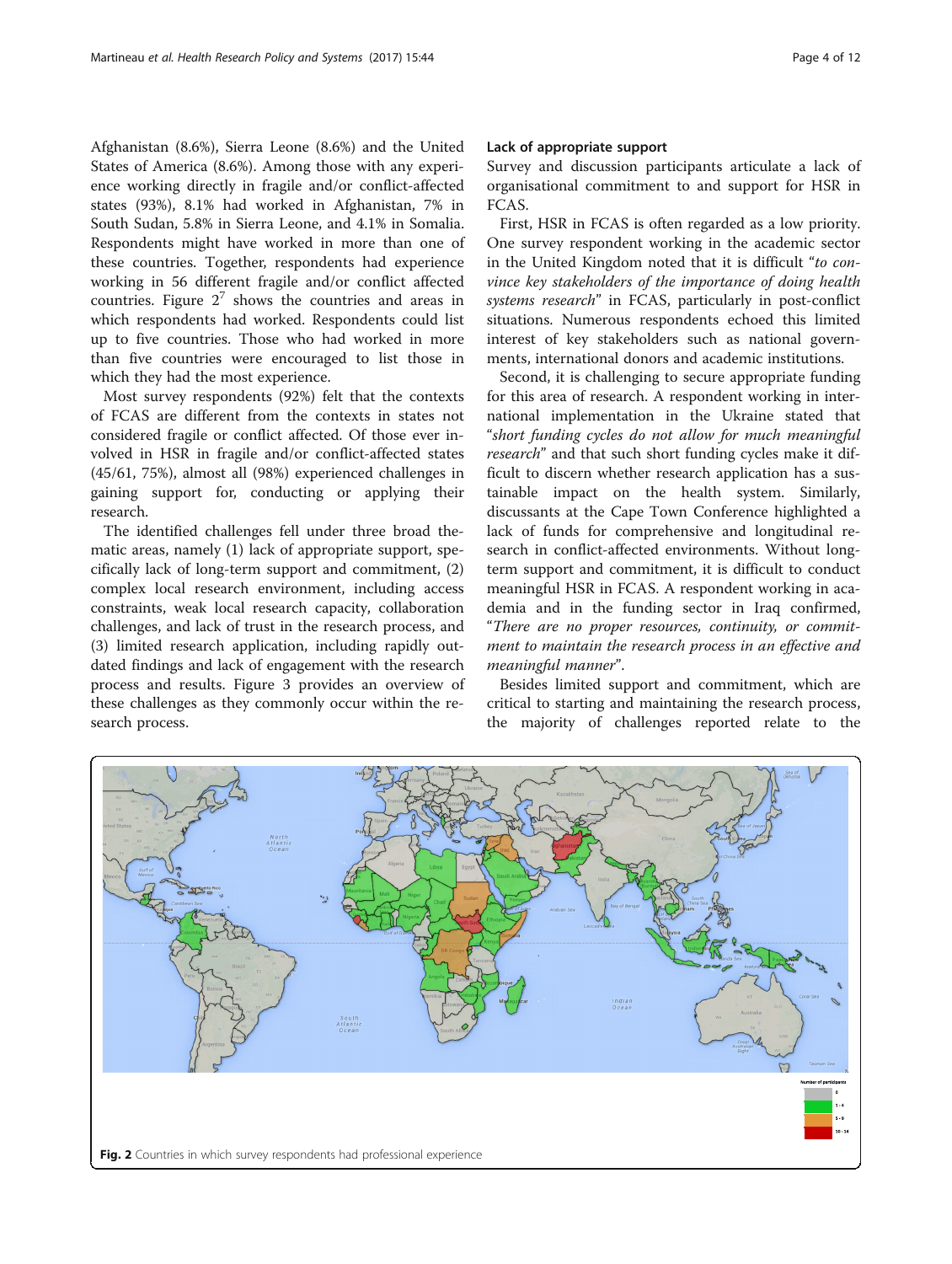

<span id="page-4-0"></span>

practicalities of conducting HSR in the complex contexts of FCAS. These are discussed below.

#### Complex local research environment

Respondents identified access constraints, weak local research capacity, collaboration challenges and lack of trust in the research process as the key factors that present unique, specific and sizeable challenges to conducting HSR in FCAS.

#### Access constraints

Almost all respondents mentioned access constraints as a significant challenge to conducting research in FCAS. These include access to reliable data, the field and research participants.

Many underscored the difficulty of accessing reliable 'data,' 'information' or 'evidence' in FCAS. During a crisis, one contributor explained, "People don't know the importance [of data] at [the] national level and international level, and also the donors are more focused on providing services". A participant working in academia in the United States added that institutional memory loss, a consequence of "continual turnover of government and aid agency personnel" challenges access to information. Further, insecurity limits access to the field. One respondent recounted that travel bans limit access to fragile settings and "once incountry, safety concerns can limit the ways in which researchers can move and interact". Access to research participants is, according to another respondent, challenged by "poor infrastructure and internet access", which makes it "logistically hard to contact people and arrange interviews".

Participants emphasised the need for "more innovative ways of data collection" if insecure areas or populations are to be included in research. The constrained access to information, sites and populations might yield a sampling bias. A respondent from Europe working in funding, contributed: "In FCAS it is difficult to reach the target areas/populations for the research. In more cases, research areas are convenience-selected and based on security and ease-of-access rather than for representativeness of the population/country."

# Weak local research capacity

Many respondents highlighted weak local research capacity in FCAS. Research capacity includes both the necessary staffing (numbers, skills and knowledge) and the infrastructure, for instance, ethical review boards, required for conducting high-quality research.

In terms of necessary staffing, many reported limited incountry capacity. An Afghan respondent working in international implementation experienced a "shortage of researchers and data collectors for fielding studies" and "low capacity of the government and non-government institutions to lead and implement research" whilst conducting HSR in FCAS. Consequently, the quality of HSR might be compromised. A respondent from Europe working in international implementation remarked: "Capacity of staff we have found in general to be weaker in conflict affected states. This can affect quality of the research." Other respondents cited that research infrastructure is often disrupted or missing in FCAS. A respondent from the United States commented that ethical review boards are "either non-existent or complicated".

#### Collaboration challenges

Respondents identified collaboration as a key challenge to conducting HSR in FCAS. The main reason mentioned was that many different actors are commonly involved in health systems strengthening efforts in FCAS, including research. One respondent recounted a complex consensus-building process that included a variety of actors aiming to build "one common agenda and support for research".

Language barriers, both literal and figurative, can make collaboration difficult. In the figurative sense, national researchers voiced a negative perception of the use of the word 'fragile' by international researchers. Further, the use of conceptual language sometimes leads to misunderstandings. A respondent from Sierra Leone who worked on local implementation stated: "Beyond the issues of conducting any type of health research, which were certainly present, the understanding of the very concepts of some of the systematic issues was not entirely present. So [these issues were discussed] with 'buzz words', but not with real understanding of the meaning, for many of our team counterparts."

#### Lack of trust in the research process

A lack of trust in the research process also stymies collaboration. A survey respondent from Sudan working in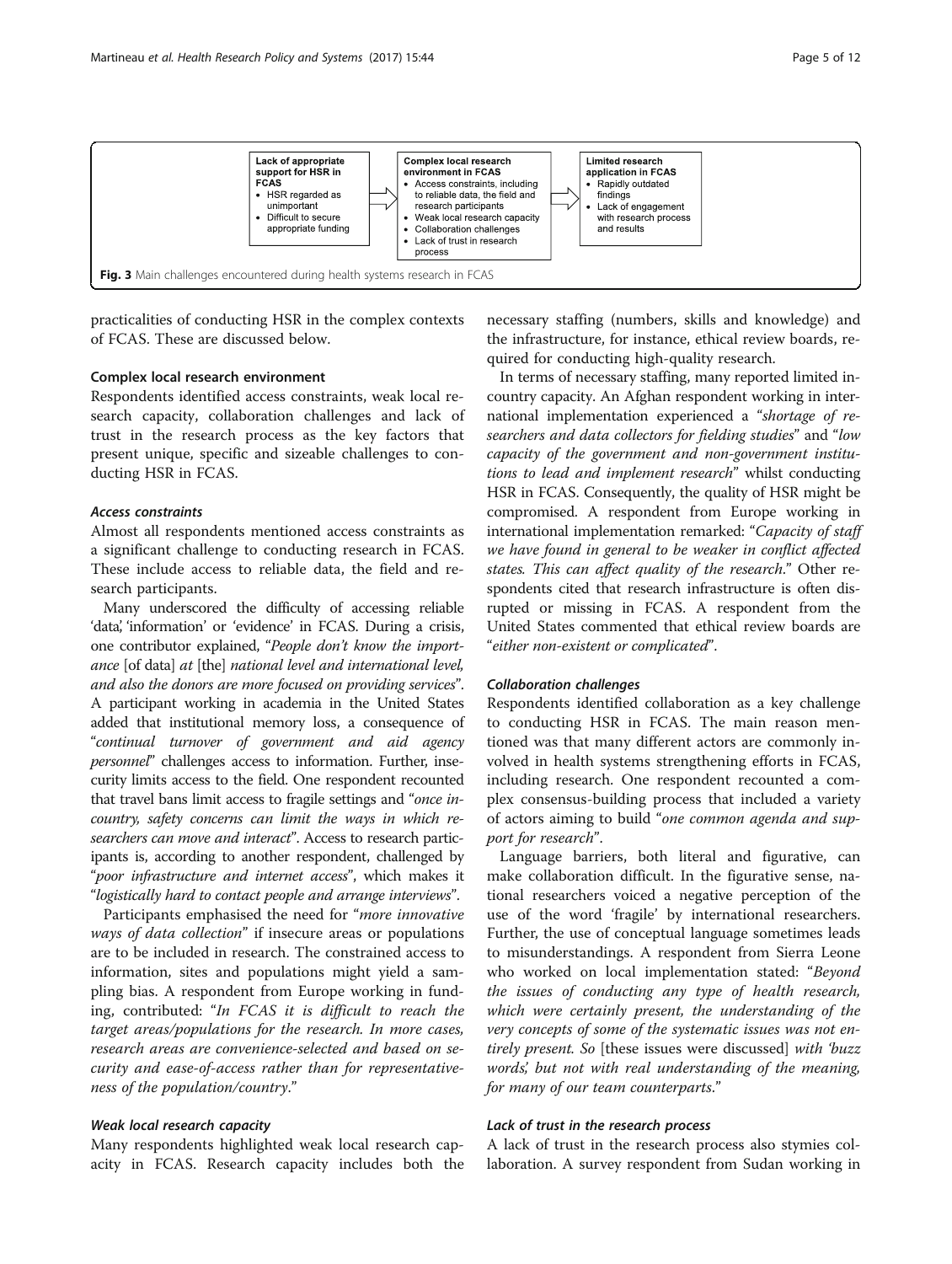academia identified "a lack of trust between the researchers, participants, and the local community" as one of the main challenges of conducting HSR in FCAS. The respondent observed the effects of power differentials within the research process, wherein the researcher exercises power by analysing the data provided by participants. Another respondent noted that significant cultural differences resulted in scepticism towards researchers, whom local residents considered "outsiders".

Further, many respondents stated that political and conflict-related sensitivities made research more difficult in FCAS. One respondent noted that mistrust between communities and state and non-state actors makes qualitative research particularly challenging. Another respondent thought that political and conflict-related sensitivities bias research results and therefore affect research quality. A participant from Europe working in international implementation disclosed: "I interviewed people who had been involved in the health system in South Sudan about health systems strengthening… The main challenges that I encountered were that people still working in South Sudan were often reluctant to speak negatively about the situation as they were worried about repercussions from the government". Another respondent mentioned mistrust relating to the "flow and use of resources" because, he said, in fragile settings "this often is partly on a cash basis, and diversions of funds are not uncommon".

#### Limited research application

Respondents noted that lessons from the HSR conducted in FCAS were not always applied optimally, often because the findings became rapidly outdated and because institutions do not engage substantially with the research process and its results.

#### Rapidly outdated findings

Participants highlighted that contexts within FCAS, including their health systems, change rapidly. A respondent from Europe working in international implementation underscored this, saying: "The context in a fragile state is much less predictable and constantly changing, meaning that any gains made in the health system and health systems strengthening can be lost overnight, as in the case of South Sudan. This makes research much harder." He continued by saying that, because the context is constantly changing, it is more difficult "to capture the context at any one particular point in time". Another respondent noted that, because contexts in FCAS change so rapidly, research findings become out-of-date quickly, which reinforces the reality that research must be "tailored to each specific situation".

# Lack of engagement with research process and results

Respondents viewed the lack of substantial engagement with the research process and its results as key to poor uptake of HSR. A survey respondent working in Afghanistan explained that national governments were often reluctant "to engage in health research while other immediate issues, such as security and maintenance of power, are at hand". Another factor leading to poor research uptake is lack of "acceptance of results" by policymakers. For example, a respondent from Australia working in academia noted that, in the case of health services utilisation analyses, policymakers often regarded health services clients in FCAS as "unqualified" providers of information upon which to base policy decisions. Respondents cited a lack of clarity regarding "whom to disseminate information for translation to policy and practice to".

#### Group differences

The authors compared respondents by sex and professional background, which resulted in some notable differences. Male survey respondents more often described challenges related to appropriate support for and engagement with the research process and its results than female respondents. Trust issues were raised four times as often by local implementers and almost three times as often by academics than international implementers. Collaboration challenges were highlighted more often by local (almost four times) and international implementers (almost twice) compared to those working in academia. International implementers predominantly raised the issue of limited research application.

#### **Discussion**

This study shows that those familiar with and directly involved in HSR in FCAS face many challenges in gaining support for and in conducting and applying highquality research. Using an online survey and documenting a discussion group allowed the authors to consolidate and synthesise the experiences of researchers, funders and implementers from a wide range of countries, including many FCAS.

#### Contextualising health systems research in FCAS

Results from this study should be contextualised against the background of some broader issues affecting HSR in general and HSR in FCAS specifically. First, HSR is a relatively young field [[32\]](#page-10-0) that urgently requires development [[33\]](#page-10-0) in order to maximise its contribution to policy and practice. Developing the field is challenging because HSR includes a wide range of complex and interconnected systems and issues (as illustrated by the six WHO building blocks) and is conducted by researchers offering a multitude of diverse disciplinary perspectives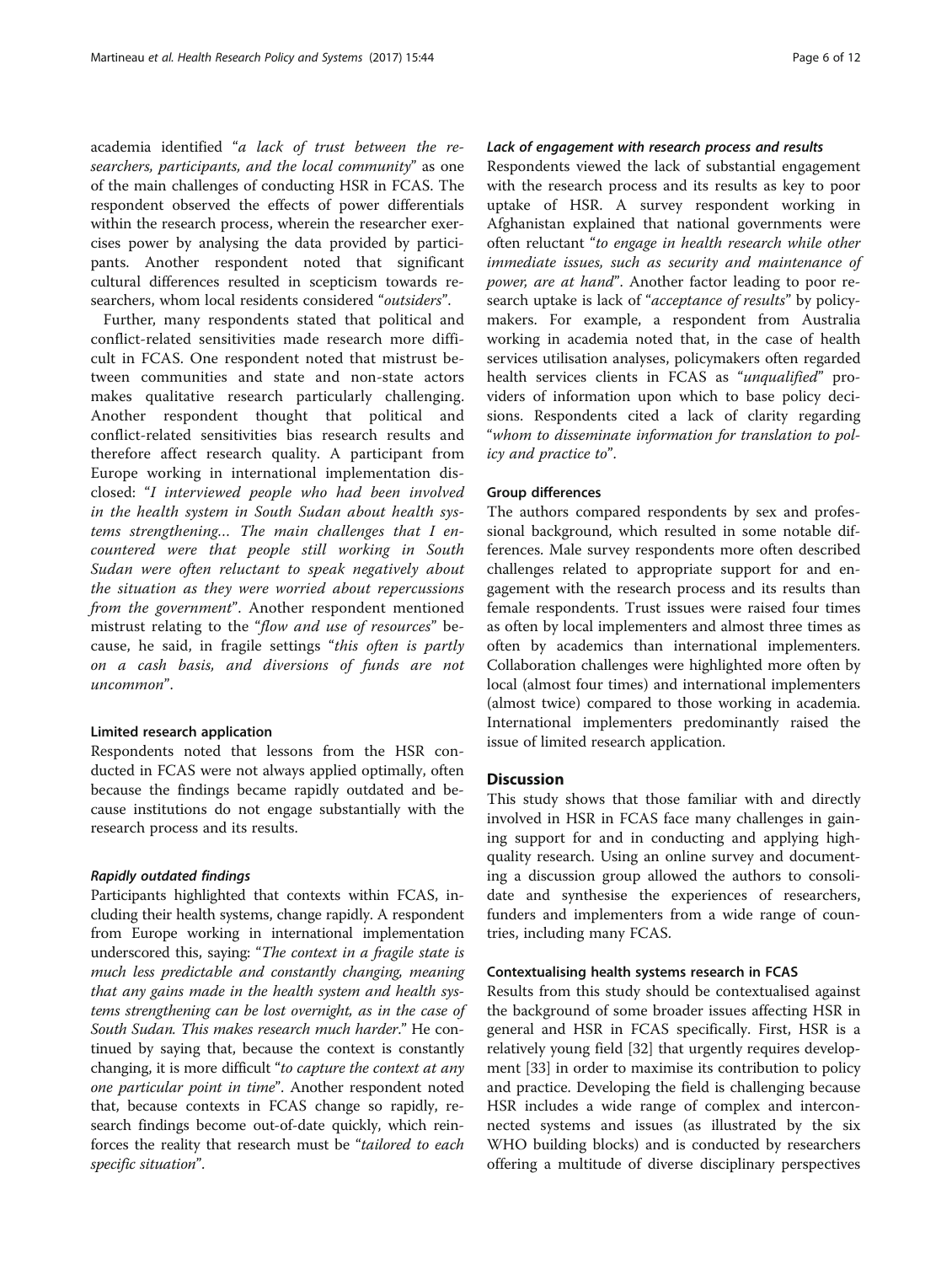[[32, 33\]](#page-10-0). Thus, systematic progression of HSR will take intense effort and coordination across disciplines. Second, the principles for engagement of aid in FCAS increasingly emphasise state building as the central objective [[34\]](#page-10-0). As a result, HSR in FCAS may be critiqued primarily on its contribution to state building rather than on its contribution purely to health outcomes [[35\]](#page-10-0). For this reason, HSR may need to formulate its research more often in relation to fragility, not just being research that happens to be conducted in a fragile state. Finally, the fragile states literature [\[36](#page-10-0)] increasingly calls for highly contextualised, flexible approaches for aid in general and for health sector development in particular. This focus demands a highly contextualised and specific evidence base, which may limit research generalisability.

#### Recommendations

While this study did not specifically collect data on how to address the challenges commonly confronted when conducting HSR in FCAS, some practical recommendations arise from the data.

## Need for more sustained support

Health systems strengthening, a lengthy and complex process, should become the primary focus after the transition from humanitarian relief to sustainable development [\[37\]](#page-10-0). Evidence suggests that, in addition to improving health outcomes, health systems strengthening may play a significant role in state building by contributing to the reinforcement of government legitimacy [[38, 39\]](#page-10-0). However, because the role of health systems strengthening in influencing health outcomes and state stability in FCAS is insufficiently understood, HSR in FCAS warrants significant and long-term investment.

This study shows that there is currently insufficient institutional support for HSR in FCAS. More funding for HSR in FCAS is required in order to overcome the lack of evidence regarding which health systems strengthening approaches are effective and which are not [[40, 41](#page-10-0)]. Specifically, there is a lack of financial support for and commitment to longitudinal research. Strong longitudinal research is essential to demonstrate the impact of health systems characteristics and strengthening initiatives on health outcomes. More long-term funding would also enable more substantial and nuanced capacity building, and relationship development. Current examples include the ReBUILD Consortium (funded by the United Kingdom's Department for International Development), which is an international research partnership exploring approaches to health systems development in post-conflict settings [[42](#page-10-0)] and RECAP-SL (funded by the European & Developing Countries Clinical Trials Partnership) that aims to build HSR capacity in Sierra Leone. Seed funding grants may prove

useful for testing the feasibility of high-risk research in FCAS.

Institutional support extends beyond financial support in enabling researchers to conduct research even in extremely challenging environments. While HSR in FCAS often entails security considerations beyond those normally confronted by research institutions, overly constrictive travel bans or restrictions imposed by institutions, such as universities, limit the development of contextual knowledge, relationships and the research process. We must understand the nature and effects of fragility in order to strengthen health systems within it. Meaningful support for the research process even in light of the pervasive challenges is critical to highquality HSR in FCAS.

#### Need for research capacity building

This study shows that investment in research capacity building within FCAS is essential to meet the challenges related to implementation of high-quality research in these complex environments. The study further reinforces the notion that capacity building should not be limited to individual research personnel but should extend to essential research organisations and functions such as universities and ethical review boards [[43\]](#page-10-0). Professional development and retention of skilled people is particularly challenging in fragile situations, where factors that push people out of their environment, such as active conflict, extreme lack of resources and poor leadership, are extremely strong. However, these factors lose intensity in post-conflict situations, thus enabling policies aimed at building and retaining skilled workers to become more relevant [[44](#page-10-0)]. Capacity building undertaken during times of relative stability can enable research to continue during times of instability.

Capacity building is necessary not only because research-related knowledge and skills may be limited as a consequence of disrupted or destroyed education systems, but also because access to FCAS is commonly constrained. In-country authorities or researchers' universities or employers might impose travel bans or restrictions. The security context may be too poor to allow travel. Such constraints may limit research to more stable areas, leading to sampling bias. Capacity building addresses this challenge by enabling researchers based in less stable areas to conduct their research. For example, during the Ebola epidemic, the United Kingdom-based ReBUILD Consortium researchers were unable to travel to Sierra Leone. However, due to capacity-building efforts aimed to empower researchers to work more autonomously since the programme's inception, the United Kingdom-based team was able to provide their support remotely while the Sierra Leone-based team successfully carried out the research [[42](#page-10-0)]. Encouraging any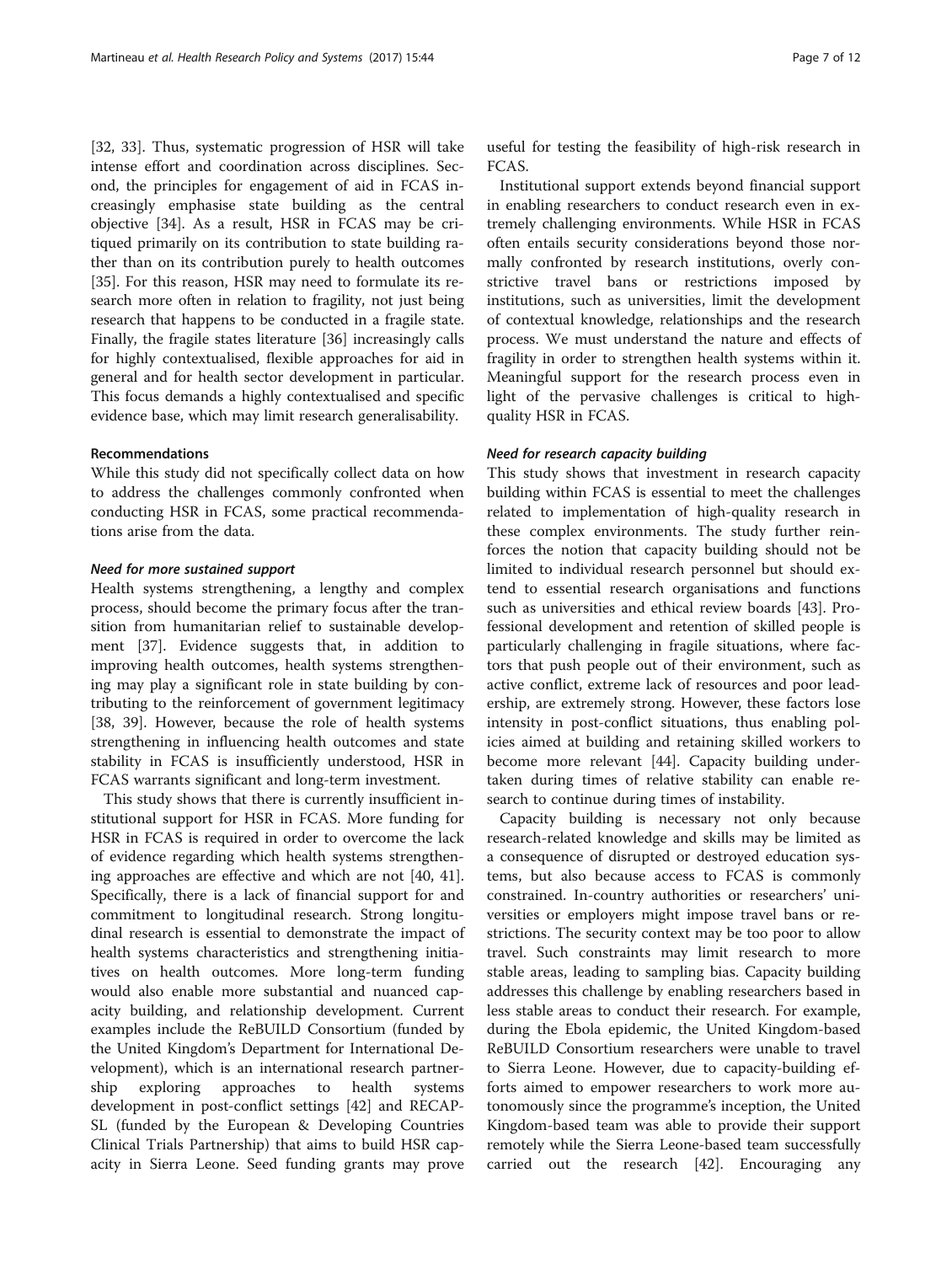researchers to continue work during conflict requires assessing risks and benefits. Reflection upon the necessity and feasibility of the research is recommended [\[45](#page-10-0)]. That said, enabling researchers who live in FCAS to conduct research even in the midst of fragility offers great potential for timely research that truly captures the context in fragile environments.

#### Need for relationship and trust building

In addition to a need for capacity building within FCAS, this study also shows a need for relationship building among stakeholders, including local communities, government authorities and international researchers. Often overlooked, relationship building is essential to address challenges that arise from a lack of trust in the research process. A growing body of literature suggests that strengthening trust is not just important in research relationships, but is also critical to other societal relationships that are part of health system strengthening after conflict [[46](#page-10-0)]. Our study shows that HSR in FCAS would particularly benefit from increased investment in relationships among local and international research team members as well as between researchers and research participants.

Interestingly, local implementers in this study more commonly raised trust issues than international implementers, donors or academics. Local implementers may more easily recognise this as an issue because management structures within international organisations often empower international staff more than local staff. Local staff may thus feel wary of international stakeholders. Tensions between local and international stakeholders are common in fragile states. In the context of service delivery, tensions between local government and international organisations have been well documented [[37](#page-10-0), [47\]](#page-10-0). One could assume that similar tensions exist in the context of research. Research capacity building may redress power imbalances between local and international stakeholders, and improved communication between both parties may increase mutual understanding and trust.

The lack of trust in the relationship between the international researcher and local research participants or communities might exist for similar reasons. However, research brings an additional element that local participants might perceive as a disadvantage, namely that researchers generally hold the power to interpret data collected during the research process. These interpretations may assert considerable influence over policies and programmes that directly affect participants' lives. Research in FCAS requires adapting communication techniques, especially if the subject matter relates to politics or conflict and how these may impact people's lives. Social systems and hierarchies are fluid during conflict and

previous studies may not adequately inform research in a new setting or time [\[48](#page-10-0)]. This highlights the need for novel approaches to research and the communication of research results [[49\]](#page-10-0). In order to build trust and maximise opportunities to apply research results, it is important to communicate results in a timely fashion not only to policymakers but also to communities. Participatory action research – an approach that involves research participants in the process and therefore equalises the power balance in the research relationship [[50](#page-10-0)] – might be an appropriate solution to address certain research questions.

#### Need for innovative and flexible approaches

This study reinforces the need for innovative and customised approaches to research design and implementation. Innovation is commonly defined as the use of new ideas or methods. What is novel to one context, however, might not be novel to another. Therefore, the authors suggest that an effective question with which to start is 'What ideas and methods effectively used to facilitate HSR in non-fragile contexts might be transferable to fragile ones?' Zwi et al. [\[18\]](#page-10-0) suggest that more active participation of refugees and communities in the research process in conflict situations could be promoted.

Researchers and other stakeholders should consider the value of a range of research methods in FCAS. In many cases, descriptive research would be a good starting point. Longitudinal analysis is essential to HSR because it enables analysis of trends and change in personal and organisational behaviour [\[48](#page-10-0)]. However, alternative research methods may also yield valuable results. Although longitudinal quantitative methods generally allow statistical testing and prediction modelling, large-scale longitudinal data collection may not be feasible in fluid and insecure environments. Crosssectional data collection may be more feasible while qualitative methods may be more adaptable and deliver rich, reliable information. Mixed methods research that combines cross-sectional quantitative and qualitative methods may provide well-rounded insight.

The increased availability of information and communication technology, known as eHealth, has shown potential to improve healthcare in developing countries [[51\]](#page-10-0), and could be exploited for research purposes. By using an online survey, this study is an example of the opportunity offered by technology. However, the use of technology in research may introduce bias because of the differing levels of access to it [\[52](#page-11-0)]. Marked differences in access to technology exist in FCAS, where most people lack access to even the most basic utilities. Future innovations in research should be designed to include communities and vulnerable people within them.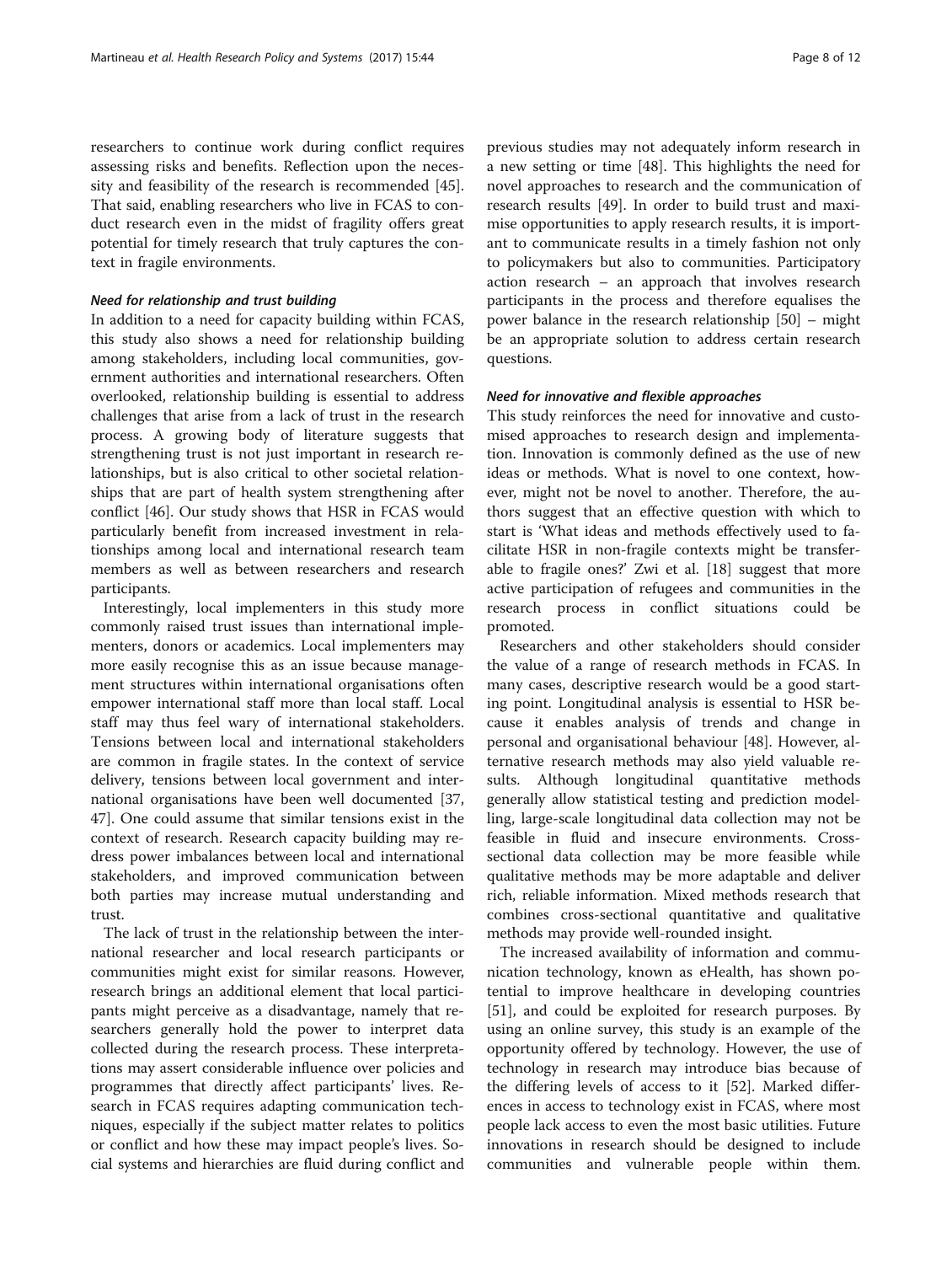Further, they should be designed in such a way that prevailing health inequities are not exacerbated.

Innovative methods of communicating research results should be pursued. Traditional mechanisms, such as academic journals, may not be accessible to decisionmakers in FCAS. Research results may have more impact on policy and practice, from the national level to the household level, if communicated quickly, often and through numerous channels. For example, the Afghan Research and Evaluation Unit, an independent research organisation based in Afghanistan, mobilises these principles in communicating research results [\[53\]](#page-11-0).

The study findings highlight that this need for innovation requires flexibility on the part of research stakeholders, including funders and researchers themselves. This is consistent with previous studies on research in conflict situations [\[22,](#page-10-0) [54](#page-11-0)]. As Barakat and Ellis point out in a discussion paper on research in war circumstances, "Where information is hard to come by, one must do everything possible to encourage chance learning" ([[22\]](#page-10-0), p. 153). Giving the example of researchers benefitting from ad-hoc conversations, the authors indicate that such 'chance learning' opportunities are "met with little enthusiasm within the realms of rigid research protocol" ([[22\]](#page-10-0), p. 153). Thus, making room for flexibility in terms of funding, design and implementation of HSR allows researchers to respond to changing environments and needs.

# Limitations

This study has several limitations that should be noted when interpreting these findings. First, participation in both the survey and group discussion was based on selfselection. This meant that, although participation required a minimum of experience in HSR in FCAS, this was not corroborated.

Second, there was a lower than expected survey response rate. Survey non-response is a common source of error in survey-based research [[55\]](#page-11-0) and this is reflected here. We have documented potential biases that might have arisen from this. A possible reason for nonresponse is that, at the time of the survey, the Ebola crisis in West Africa was at its peak. It is likely that many potential respondents were actively engaged in Ebola response initiatives, which could have made our target group less responsive to our survey request. Despite a smaller sample size than anticipated (61 instead of 100), data reached saturation as participants across the sample reported similar challenges.

Third, for feasibility reasons, our survey was only available in English and not in any other languages, which could have prevented some candidates from participating.

Fourth, participation in the online survey was reliant on computer and Internet access and familiarity and therefore could have excluded some potential participants (e.g. those from areas in FCAS with limited Internet connection and/or those with limited computer skills).

Fifth, while men and women were relatively equally represented in the online survey, less balance was achieved in relation to work and geographical background – most survey respondents resided in the United Kingdom and were international implementers or academics and thus their views were over-represented in the results.

Finally, the design of this study was guided by its primary aim of developing a consultative research agenda on HSR in FCAS. Identifying challenges in carrying out research in the context of FCAS was a secondary aim. Consequently, participants were primarily targeted based on their familiarity with HSR and not necessarily on their experience with the obstacles of implementing such research. Additionally, this may have limited the depth of the information provided on challenges involved in conducting HSR in FCAS. Future qualitative research on this topic should consider using data collection methods, such as in-depth interviews, that encourage respondents to provide more detailed information.

The potential biases associated with our sampling methods (purposive snowball sampling) and response rate may limit the generalisability of our findings. We did manage to get a good coverage of country experiences (together, participants had experience working in 56 different fragile and/or conflict-affected countries). While these participants self-defined these as fragile and/or conflict affected, the majority are also listed in popular indices [[56](#page-11-0), [57](#page-11-0)].

#### Conclusion

Strong and resilient health systems are critical to population health, yet little is known about how to effectively strengthen health systems in FCAS. The quality of research in FCAS has been previously recognised as poor [[15, 21](#page-10-0), [25](#page-10-0)], partly due to its associated challenges [\[24](#page-10-0)]. HSR is a complex endeavour even in stable environments with a strong research capacity. Undertaking such research in FCAS is therefore challenging, as confirmed by this study.

This paper provides a better understanding, through wide consultation, of what these challenges are. While recommendations are given on how to overcome some of the challenges identified, additional research on the facilitators of HSR is needed. Further, sharing of best practices will be beneficial. Simply knowing that these challenges are common, perhaps unavoidable, may help stakeholders to remain committed to the research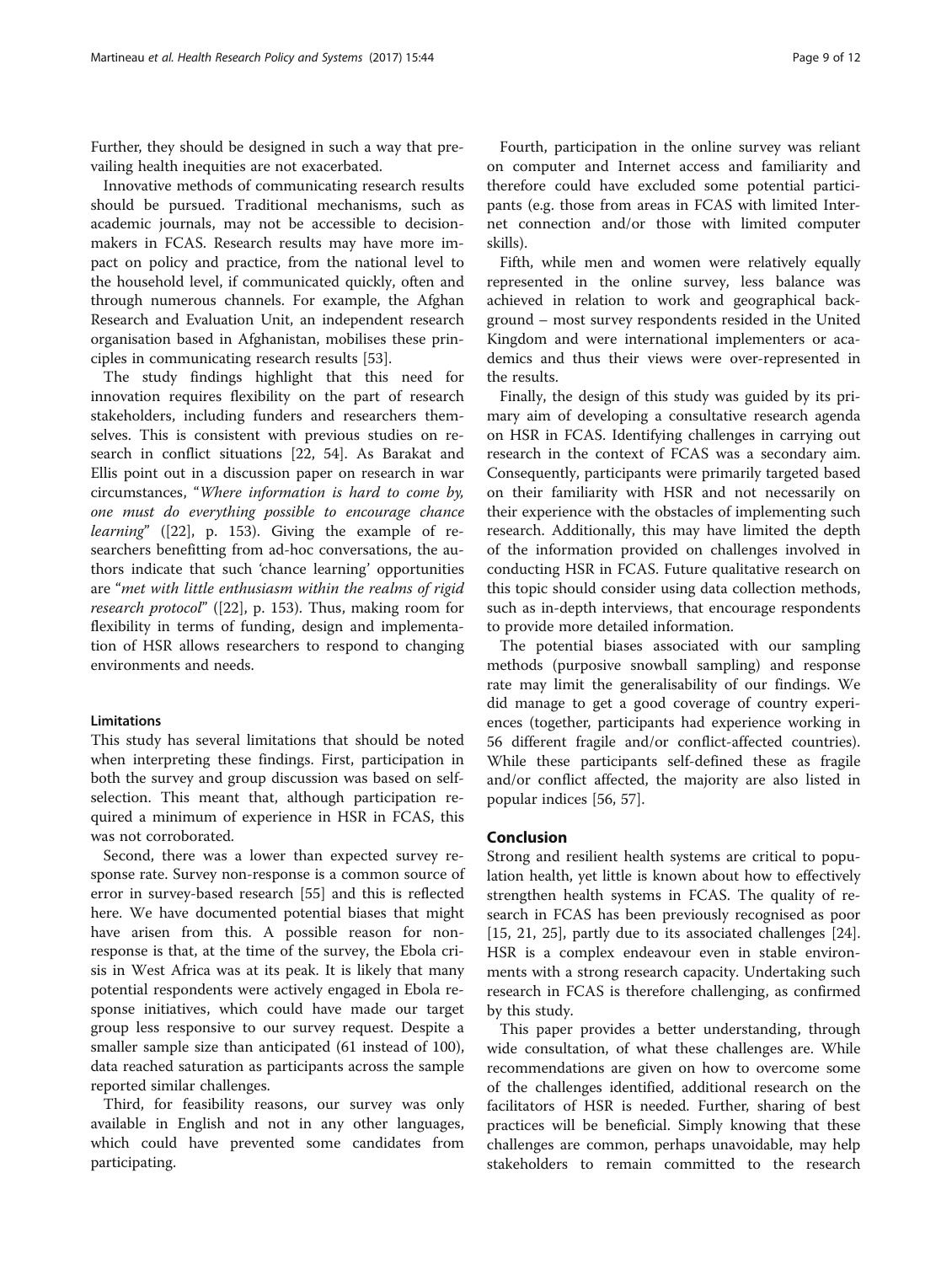<span id="page-9-0"></span>process. More long-term commitment to and investment in health systems in FCAS is crucial to inform the policies and programmes that will increase access to health services and ultimately improve the health outcomes for millions of vulnerable people worldwide.

# **Endnotes**

<sup>1</sup>The TWG-HS-FCAS is a cooperation between the Health & Fragile States Network and the ReBUILD Consortium. As a working group of Health Systems Global, we aim to strengthen HSR in FCAS. [http://healthsys](http://healthsystemsglobal.org/twg-group/8/Health-Systems-in-Fragile-and-Conflict-Affected-States/)[temsglobal.org/twg-group/8/Health-Systems-in-Fragile](http://healthsystemsglobal.org/twg-group/8/Health-Systems-in-Fragile-and-Conflict-Affected-States/)[and-Conflict-Affected-States/.](http://healthsystemsglobal.org/twg-group/8/Health-Systems-in-Fragile-and-Conflict-Affected-States/) <sup>2</sup>

 $2$ Third Global Symposium on HSR, organised by Health Systems Global, took place in Cape Town (2014), building on two previous symposia held in Montreux (2010) and Beijing (2012). [http://healthsystemsresearch.](http://healthsystemsresearch.org/hsr2014/home?qt-programme_at_a_glance=1) [org/hsr2014/home?qt-programme\\_at\\_a\\_glance=1](http://healthsystemsresearch.org/hsr2014/home?qt-programme_at_a_glance=1).

<sup>3</sup>The Health and Fragile States Network, established in 2007 and consisting of practitioners, researchers and funders, aims to contribute to the evidence base on health and fragile states; to influence policy and advocate collectively on a range of issues which impact on health in fragile states; and to support dialogue, debate and networking amongst those working in health and fragile states, and with those who work in other related sectors.

<sup>4</sup>The ReBUILD Consortium conducts research for stronger health systems post conflict. [www.rebuildconsortium.com.](http://www.rebuildconsortium.com/) <sup>5</sup>

<sup>5</sup>The TWG LinkedIn group brings together key actors on health in FCAS and promotes research, policy and advocacy actions to develop and implement responsive and context-specific health systems. [https://www.linke](https://www.linkedin.com/groups/6611870) $din.com/groups/6611870.$  $din.com/groups/6611870.$ 

 ${}^{6}$ In cooperation with the TWG, BioMed Central's journal Conflict and Health published a series of articles entitled 'Filling the void: Health systems in fragile and conflict affected states'. [http://www.conflictandhealth.](http://www.conflictandhealth.com/series/Filling_the_void) [com/series/Filling\\_the\\_void](http://www.conflictandhealth.com/series/Filling_the_void).

 $7$ This interactive map was developed via 'Google -Map Data' and can be accessed here: [https://fusiontable](https://fusiontables.google.com/DataSource?docid=1nFPsjV6slJjg0v0uPaktlypYzPVc-5sYgDWHLpPD#map:id=3)[s.google.com/DataSource?docid=1nFPsjV6slJjg0v0uPak](https://fusiontables.google.com/DataSource?docid=1nFPsjV6slJjg0v0uPaktlypYzPVc-5sYgDWHLpPD#map:id=3)[tlypYzPVc-5sYgDWHLpPD#map:id=3.](https://fusiontables.google.com/DataSource?docid=1nFPsjV6slJjg0v0uPaktlypYzPVc-5sYgDWHLpPD#map:id=3)

# Additional file

[Additional file 1:](dx.doi.org/10.1186/s12961-017-0204-x) Online survey. This file shows the survey questions related to challenges from the online survey. (PDF 110 kb)

#### Abbreviations

FCAS: fragile and conflict-affected states; HSR: health systems research; NGO: non-governmental organisation; TWG: Thematic Working Group

#### Acknowledgements

We are thankful to all steering committee members for their support throughout the research process. Furthermore, we would like to thank Fernando Maldonado from KIT (Royal Tropical Institute) who helped create the interactive world map, and M T Sheahan for editing this paper.

#### Funding

The Wellcome Trust funded this study. The funding body did not play a role in the design of the study or collection, analysis or interpretation of data, or in writing the manuscript.

#### Availability of data and materials

The datasets from the current study are available from the corresponding author on reasonable request.

#### Authors' contributions

Conceived and designed the study: ES, TM and AW. Collected the data: AW. Analysed the data: AW and KS. Wrote the first draft of the manuscript: ES and AW. Contributed to the writing of the manuscript: AW, KS, TM and ES. All authors read and approved the final manuscript.

#### Competing interests

The authors declare that they have no competing interests.

#### Consent for publication

Not applicable.

#### Ethics approval and consent to participate

The survey introduction provided a written explanation of response confidentiality and voluntary participation. Completion of the survey constituted consent. Participants in the face-to-face group discussion received an information sheet, which included details on the study aim, participation and confidentiality. All participants gave verbal consent at the start of the discussion. This study received ethical approval from the Liverpool School of Tropical Medicine, United Kingdom (14.034).

#### Publisher's Note

Springer Nature remains neutral with regard to jurisdictional claims in published maps and institutional affiliations.

#### Author details

<sup>1</sup> Liverpool School of Tropical Medicine, Pembroke Place, Liverpool L3 5QA, United Kingdom. <sup>2</sup>Public Health and Policy, London School of Hygiene & Tropical Medicine, London, United Kingdom. <sup>3</sup>University of North Carolina, Chapel Hill, NC, United States of America. <sup>4</sup>KIT (Royal Tropical Institute), Amsterdam, Netherlands.

# Received: 31 October 2016 Accepted: 10 May 2017<br>Published online: 07 June 2017

#### References

- 1. The World Bank. Helping Countries Navigate a Volatile Environment. Understanding Poverty. 2017. [http://www.worldbank.org/en/topic/](http://www.worldbank.org/en/topic/fragilityconflictviolence/overview) [fragilityconflictviolence/overview.](http://www.worldbank.org/en/topic/fragilityconflictviolence/overview) Accessed 26 Apr 2017.
- 2. Burt A, Hughes B, Milante G. Eradicating Poverty in Fragile States: Prospects of Reaching the "High-Hanging" Fruit by 2030. Washington, DC; 2014. [http://documents.worldbank.org/curated/en/909761468170347362/](http://documents.worldbank.org/curated/en/909761468170347362/Eradicating-poverty-in-fragile-states-prospects-of-reaching-the-high-hanging-fruit-by-2030) [Eradicating-poverty-in-fragile-states-prospects-of-reaching-the-high-hanging](http://documents.worldbank.org/curated/en/909761468170347362/Eradicating-poverty-in-fragile-states-prospects-of-reaching-the-high-hanging-fruit-by-2030)[fruit-by-2030.](http://documents.worldbank.org/curated/en/909761468170347362/Eradicating-poverty-in-fragile-states-prospects-of-reaching-the-high-hanging-fruit-by-2030) Accessed 3 May 2017.
- 3. OECD. States of Fragility 2015: Meeting Post-2015 Ambitions. Paris; 2015. [http://www.oecd.org/publications/states-of-fragility-2015-9789264227699-en.](http://www.oecd.org/publications/states-of-fragility-2015-9789264227699-en.htm) [htm](http://www.oecd.org/publications/states-of-fragility-2015-9789264227699-en.htm). Accessed 3 May 2017.
- 4. Newbrander W, Waldman R, Shepherd-Banigan M. Rebuilding and strengthening health systems and providing basic health services in fragile states. Disasters. 2011;35:639–60. doi[:10.1111/j.1467-7717.2011.01235.x.](http://dx.doi.org/10.1111/j.1467-7717.2011.01235.x)
- 5. Warsame A. Opportunity for health systems strengthening in Somalia. Lancet Glob Heal. 2014;2:e197–8. doi:[10.1016/S2214-109X\(14\)70010-5](http://dx.doi.org/10.1016/S2214-109X(14)70010-5).
- 6. Swanson RC, Atun R, Best A, Betigeri A, de Campos F, Chunharas S, et al. Strengthening health systems in low-income countries by enhancing organizational capacities and improving institutions. Global Health. 2015;11: 5. doi:[10.1186/s12992-015-0090-3](http://dx.doi.org/10.1186/s12992-015-0090-3).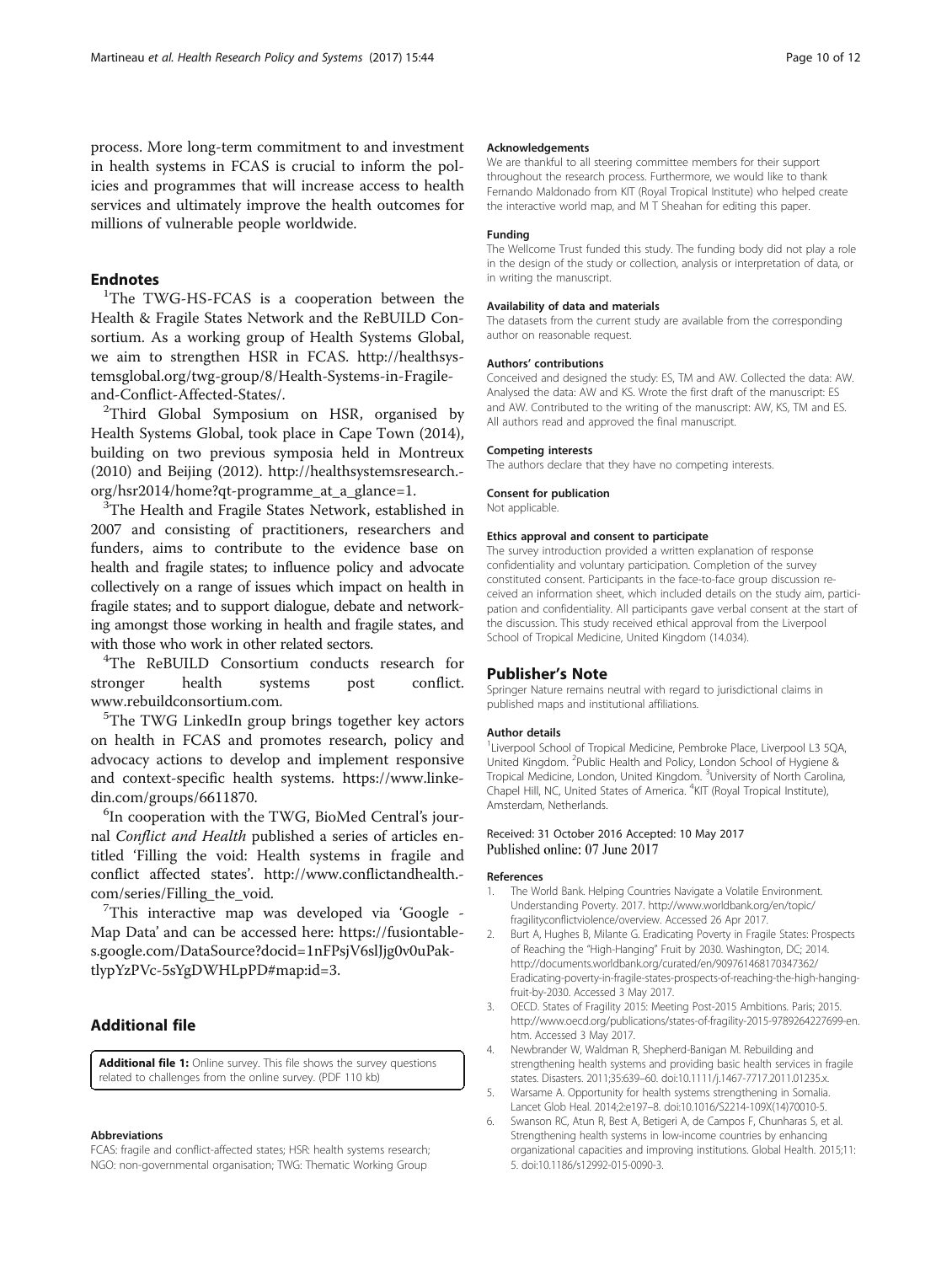- <span id="page-10-0"></span>7. DFID. Why we need to work more effectively in fragile states. London; 2005. [https://www.jica.go.jp/cdstudy/library/pdf/20071101\\_11.pdf](https://www.jica.go.jp/cdstudy/library/pdf/20071101_11.pdf). Accessed 3 May 2017.
- 8. OECD. Service Delivery in Fragile Situations: key concepts, findings and lessons. Paris; 2008. [https://www.oecd.org/dac/conflict-fragility-resilience/](https://www.oecd.org/dac/conflict-fragility-resilience/docs/40886707.pdf) [docs/40886707.pdf.](https://www.oecd.org/dac/conflict-fragility-resilience/docs/40886707.pdf) Accessed 3 May 2017.
- 9. Baird M. Service delivery in fragile and conflict-affected states. World Development Report 2011: Background Paper. Washington, DC; 2011. [http://web.worldbank.org/archive/website01306/web/pdf/wdr\\_service\\_](http://web.worldbank.org/archive/website01306/web/pdf/wdr_service_delivery_baird.pdf) [delivery\\_baird.pdf.](http://web.worldbank.org/archive/website01306/web/pdf/wdr_service_delivery_baird.pdf) Accessed 3 May 2017.
- 10. g7+. The Fragility Spectrum. Note on the g7+ Fragility Spectrum. Kinshasa; 2013. [https://www.pbsbdialogue.org/media/filer\\_public/17/43/17434d29-eb70-](https://www.pbsbdialogue.org/media/filer_public/17/43/17434d29-eb70-425b-8367-7ccef13bfb0b/g7fragility_spectrum_2013.pdf) [425b-8367-7ccef13bfb0b/g7fragility\\_spectrum\\_2013.pdf](https://www.pbsbdialogue.org/media/filer_public/17/43/17434d29-eb70-425b-8367-7ccef13bfb0b/g7fragility_spectrum_2013.pdf). Accessed 3 May 2017.
- 11. DFID. DFID Research Review. London; 2016. [https://www.gov.uk/](https://www.gov.uk/government/publications/dfid-research-review) [government/publications/dfid-research-review.](https://www.gov.uk/government/publications/dfid-research-review) Accessed 3 May 2017.
- 12. World Health Organization. Everybody's Business. Strengthening Health Systems to Improve Health Outcomes. WHO's Framework for Actions. Geneva; 2007.<http://apps.who.int/iris/handle/10665/43918>. Accessed 3 May 2017.
- 13. Woodward A, Sondorp E, Witter S, Martineau T, Health systems research in fragile and conflict affected states: a research agenda-setting exercise. Health Res Policy Syst. 2016;14:51. doi[:10.1186/s12961-016-0124-1.](http://dx.doi.org/10.1186/s12961-016-0124-1)
- 14. USAID. USAID's Vision for Health Systems Strengthening 2015–2019. Washington, DC; 2015. [https://www.usaid.gov/sites/default/files/documents/](https://www.usaid.gov/sites/default/files/documents/1864/HSS-Vision.pdf) [1864/HSS-Vision.pdf](https://www.usaid.gov/sites/default/files/documents/1864/HSS-Vision.pdf). Accessed 3 May 2017.
- 15. Blanchet K, Sistenich V, Ramesh A, Frison S, Warren E, Hossain M, et al. An evidence review of research on health interventions in humanitarian crises. London; 2013. [http://www.elrha.org/r2hc/evidence-review.](http://www.elrha.org/r2hc/evidence-review) Accessed 3 May 2017.
- 16. DFID. Results in Fragile and Conflict-Affected States and Situations. London; 2012. [https://www.gov.uk/government/uploads/system/uploads/](https://www.gov.uk/government/uploads/system/uploads/attachment_data/file/67437/managing-results-conflict-affected-fragile-states.pdf) [attachment\\_data/file/67437/managing-results-conflict-affected-fragile-states.](https://www.gov.uk/government/uploads/system/uploads/attachment_data/file/67437/managing-results-conflict-affected-fragile-states.pdf) [pdf](https://www.gov.uk/government/uploads/system/uploads/attachment_data/file/67437/managing-results-conflict-affected-fragile-states.pdf). Accessed 3 May 2017.
- 17. Siriwardhana C, Adikari A, Jayaweera K, Sumathipala A. Ethical challenges in mental health research among internally displaced people: ethical theory and research implementation. BMC Med Ethics. 2013;14:13. doi[:10.1186/](http://dx.doi.org/10.1186/1472-6939-14-13) [1472-6939-14-13.](http://dx.doi.org/10.1186/1472-6939-14-13)
- 18. Zwi AB, Grove NJ, MacKenzie C, Pittaway E, Zion D, Silove D, et al. Placing ethics in the centre: negotiating new spaces for ethical research in conflict situations. Glob Public Health. 2006;1:264–77. doi[:10.1080/](http://dx.doi.org/10.1080/17441690600673866) [17441690600673866.](http://dx.doi.org/10.1080/17441690600673866)
- 19. Leaning J. Ethics of research in refugee populations. Lancet. 2001;357:1432– 3. doi:[10.1016/S0140-6736\(00\)04572-4.](http://dx.doi.org/10.1016/S0140-6736(00)04572-4)
- 20. Goodhand J, Rq E, Dqg U, Ghswk LQ, Vlv D. Research in conflict zones: ethics and accountability. Forced Migr Rev. 2000;8:12–5.
- 21. Yamout R, Jabbour S. Complexities of Research During War: Lessons from a Survey Conducted During the Summer 2006 War in Lebanon. Public Health Ethics. 2010;3:293–300. doi:[10.1093/phe/phq025.](http://dx.doi.org/10.1093/phe/phq025)
- 22. Barakat S, Ellis S. Researching under fire: issues for consideration when collecting data and information in war circumstances, with specific reference to relief and reconstruction projects. Disasters. 1996;20:149–56. doi[:10.1111/j.1467-7717.1996.tb00525.x](http://dx.doi.org/10.1111/j.1467-7717.1996.tb00525.x).
- 23. Thabet AAM, Abed Y, Vostanis P. Emotional problems in Palestinian children living in a war zone: a cross-sectional study. Lancet. 2002;359:1801–4. doi:[10.](http://dx.doi.org/10.1016/S0140-6736(02)08709-3) [1016/S0140-6736\(02\)08709-3.](http://dx.doi.org/10.1016/S0140-6736(02)08709-3)
- 24. Alliance for Health Policy and Systems Research. Neglected Health Systems Research: Health Policy and Systems Research in Conflict-Affected Fragile States. Geneva; 2008. [http://digicollection.org/hss/documents/s15873e/](http://digicollection.org/hss/documents/s15873e/s15873e.pdf) [s15873e.pdf.](http://digicollection.org/hss/documents/s15873e/s15873e.pdf) Accessed 3 May 2017.
- 25. Black R. Ethical codes in humanitarian emergencies: from practice to research? Disasters. 2003;27:95–108.
- 26. Haar RJ, Rubenstein LS. Health in fragile and post-conflict states: a review of current understanding and challenges ahead. Med Confl Surviv. 2012;28: 289–316. doi[:10.1080/13623699.2012.743311](http://dx.doi.org/10.1080/13623699.2012.743311).
- 27. Witter S. Health financing in fragile and post-conflict states: what do we know and what are the gaps? Soc Sci Med. 2012;75:2370–7. doi:[10.1016/j.](http://dx.doi.org/10.1016/j.socscimed.2012.09.012) [socscimed.2012.09.012.](http://dx.doi.org/10.1016/j.socscimed.2012.09.012)
- 28. Tol WA, Patel V, Tomlinson M, Baingana F, Galappatti A, Panter-Brick C, et al. Research priorities for mental health and psychosocial support in humanitarian settings. PLoS Med. 2011;8:e1001096. doi[:10.1371/journal.](http://dx.doi.org/10.1371/journal.pmed.1001096) [pmed.1001096.](http://dx.doi.org/10.1371/journal.pmed.1001096)
- 29. Viergever RF, Olifson S, Ghaffar A, Terry RF. A checklist for health research priority setting: nine common themes of good practice. Health Res Policy Syst. 2010;8:36. doi[:10.1186/1478-4505-8-36.](http://dx.doi.org/10.1186/1478-4505-8-36)
- 30. Gonzalez-Block MA. Health policy and systems research agendas in developing countries. Health Res Policy Syst. 2004;2:6. doi[:10.1186/1478-4505-2-6.](http://dx.doi.org/10.1186/1478-4505-2-6)
- 31. Saldaña J. The Coding Manual for Qualitative Researchers. London: Sage; 2009.
- 32. Health Systems Global. Strategic Plan 2013-2015. 2013. [www.](http://www.healthsystemsglobal.org/upload/other/HSG_StratReport_2016-2020.pdf) [healthsystemsglobal.org/upload/other/HSG\\_StratReport\\_2016-2020.pdf.](http://www.healthsystemsglobal.org/upload/other/HSG_StratReport_2016-2020.pdf) Accessed 3 May 2017.
- 33. Bennett S, Agyepong IA, Sheikh K, Hanson K, Ssengooba F, Gilson L. Building the field of health policy and systems research: An agenda for action. PLoS Med. 2011;8:1–5.
- 34. OECD. The 10 Fragile States Principles. 2015. [http://www.oecd.org/](http://www.oecd.org/countries/democraticrepublicofthecongo/the10fragilestatesprinciples.htm) [countries/democraticrepublicofthecongo/the10fragilestatesprinciples.htm.](http://www.oecd.org/countries/democraticrepublicofthecongo/the10fragilestatesprinciples.htm) Accessed 1 May 2015.
- 35. Philips M, Derderian K. Health in the service of state-building in fragile and conflict affected contexts: an additional challenge in the medical-humanitarian environment. Confl Health. 2015;9:1–8. doi:[10.1186/s13031-015-0039-4.](http://dx.doi.org/10.1186/s13031-015-0039-4)
- 36. Salama P, Ha W, Negin J, Muradzikwa S. Post-crisis Zimbabwe's innovative financing mechanisms in the social sectors: a practical approach to implementing the new deal for engagement in fragile states. BMC Int Health Hum Rights. 2014;14:1–16. doi[:10.1186/s12914-014-0035-6.](http://dx.doi.org/10.1186/s12914-014-0035-6)
- 37. Brinkerhoff DW. From Humanitarian and Post-conflict Assistance to Health System Strengthening in Fragile States: Clarifying the Transition and the Role of NGOs. Bethesda; 2008. [https://www.hfgproject.org/humanitarian](https://www.hfgproject.org/humanitarian-post-conflict-assistance-health-system-strengthening-fragile-states-clarifying-transition-role-ngos/)[post-conflict-assistance-health-system-strengthening-fragile-states-clarifying](https://www.hfgproject.org/humanitarian-post-conflict-assistance-health-system-strengthening-fragile-states-clarifying-transition-role-ngos/)[transition-role-ngos/.](https://www.hfgproject.org/humanitarian-post-conflict-assistance-health-system-strengthening-fragile-states-clarifying-transition-role-ngos/) Accessed 3 May 2017.
- Kruk ME, Freedman LP, Anglin GA, Waldman RJ. Rebuilding health systems to improve health and promote statebuilding in post-conflict countries: a theoretical framework and research agenda. Soc Sci Med. 2010;70:89–97. doi[:10.1016/j.socscimed.2009.09.042.](http://dx.doi.org/10.1016/j.socscimed.2009.09.042)
- Pearson N. The Role of the Health Sector in Wider State-Building: A Discussion Paper. London; 2010. [http://www.savethechildren.org.uk/](http://www.savethechildren.org.uk/resources/online-library/the-role-of-the-health-sector-in-wider-state-building-a-discussion-paper) [resources/online-library/the-role-of-the-health-sector-in-wider-state-building](http://www.savethechildren.org.uk/resources/online-library/the-role-of-the-health-sector-in-wider-state-building-a-discussion-paper)[a-discussion-paper](http://www.savethechildren.org.uk/resources/online-library/the-role-of-the-health-sector-in-wider-state-building-a-discussion-paper). Accessed 3 May 2017.
- 40. Ndaruhutse S, Ali M, Chandran R, Cleaver F, Dolan J, Sondorp E, et al. State-Building, Peace-Building and Service Delivery in Fragile and Conflict-Affected States: Literature Review. London; 2011. [http://www.](http://www.savethechildren.org.uk/resources/online-library/state-building-peace-building-and-service-delivery-fragile-and-conflict) [savethechildren.org.uk/resources/online-library/state-building-peace](http://www.savethechildren.org.uk/resources/online-library/state-building-peace-building-and-service-delivery-fragile-and-conflict)[building-and-service-delivery-fragile-and-conflict.](http://www.savethechildren.org.uk/resources/online-library/state-building-peace-building-and-service-delivery-fragile-and-conflict) Accessed 3 May 2017.
- 41. Eldon J, Waddington C, Hadi Y. Health Systems Reconstruction and Statebuilding. 2008. [http://siteresources.worldbank.org/](http://siteresources.worldbank.org/HEALTHNUTRITIONANDPOPULATION/Resources/281627-1114107818507/061108HealthFragileStateStatebuilding.pptm) [HEALTHNUTRITIONANDPOPULATION/Resources/281627-1114107818507/](http://siteresources.worldbank.org/HEALTHNUTRITIONANDPOPULATION/Resources/281627-1114107818507/061108HealthFragileStateStatebuilding.pptm) [061108HealthFragileStateStatebuilding.pptm](http://siteresources.worldbank.org/HEALTHNUTRITIONANDPOPULATION/Resources/281627-1114107818507/061108HealthFragileStateStatebuilding.pptm). Accessed 3 May 2017.
- 42. ReBUILD Consortium. Becoming More Effective Actors for Evidence-based Health Systems Policy and Practice. Experiences of Research, Research Uptake and Capacity-building from the ReBUILD Research Programme Consortium. [https://rebuildconsortium.com/resources/posters/becoming](https://rebuildconsortium.com/resources/posters/becoming-more-effective-actors-for-evidence-based-health-systems-policy-and-practice_experiences-from-the-rebuild-rpc/)[more-effective-actors-for-evidence-based-health-systems-policy-and](https://rebuildconsortium.com/resources/posters/becoming-more-effective-actors-for-evidence-based-health-systems-policy-and-practice_experiences-from-the-rebuild-rpc/)[practice\\_experiences-from-the-rebuild-rpc/.](https://rebuildconsortium.com/resources/posters/becoming-more-effective-actors-for-evidence-based-health-systems-policy-and-practice_experiences-from-the-rebuild-rpc/) Accessed 3 May 2017.
- 43. DFID. Capacity Building in Research. London; 2010. [https://www.gov.uk/](https://www.gov.uk/government/uploads/system/uploads/attachment_data/file/187568/HTN_Capacity_Building_Final_21_06_10.pdf) [government/uploads/system/uploads/attachment\\_data/file/187568/HTN\\_](https://www.gov.uk/government/uploads/system/uploads/attachment_data/file/187568/HTN_Capacity_Building_Final_21_06_10.pdf) [Capacity\\_Building\\_Final\\_21\\_06\\_10.pdf](https://www.gov.uk/government/uploads/system/uploads/attachment_data/file/187568/HTN_Capacity_Building_Final_21_06_10.pdf). Accessed 3 May 2017.
- 44. Mortenson J. Brain Drain and Fragile States. DIIS Policy Brief: Fragile Situations. Copenhagen; 2008. [https://www.diis.dk/en/research/brain-drain](https://www.diis.dk/en/research/brain-drain-and-fragile-states)[and-fragile-states](https://www.diis.dk/en/research/brain-drain-and-fragile-states). Accessed 3 May 2017.
- 45. Ford N, Mills EJ, Zachariah R, Upshur R. Ethics of conducting research in conflict settings. Confl Heal. 2009;3:7. doi[:10.1186/1752-1505-3-7.](http://dx.doi.org/10.1186/1752-1505-3-7)
- 46. Haider H. State-society relations and citizenship in situations of conflict and fragility. Birmingham: Governance and Social Development Resource Centre, University of Birmingham; 2011.
- 47. McLoughlin C. Factors affecting state-non-governmental organisation relations in service provision: key themes from the literature. Public Adm Dev. 2011;31:240–51.
- 48. Bowling A. Research Methods in Health: Investigating Health and Health Services. Maidenhead: McGraw-Hill Education/Open University Press; 2014.
- 49. Mazurana D, Jacobsen K, Gale L. Research Methods in Conflict Settings: A View From Below. Cambridge: Cambridge University Press; 2013.
- 50. Baum F, MacDougall C, Smith D. Participatory action research. J Epidemiol Community Heal. 2006;60(10):854–7.
- 51. Blaya JA, Fraser HSF, Holt B. E-health technologies show promise in developing countries. Health Aff (Millwood). 2010;29:244–51. doi:[10.1377/](http://dx.doi.org/10.1377/hlthaff.2009.0894) [hlthaff.2009.0894](http://dx.doi.org/10.1377/hlthaff.2009.0894).